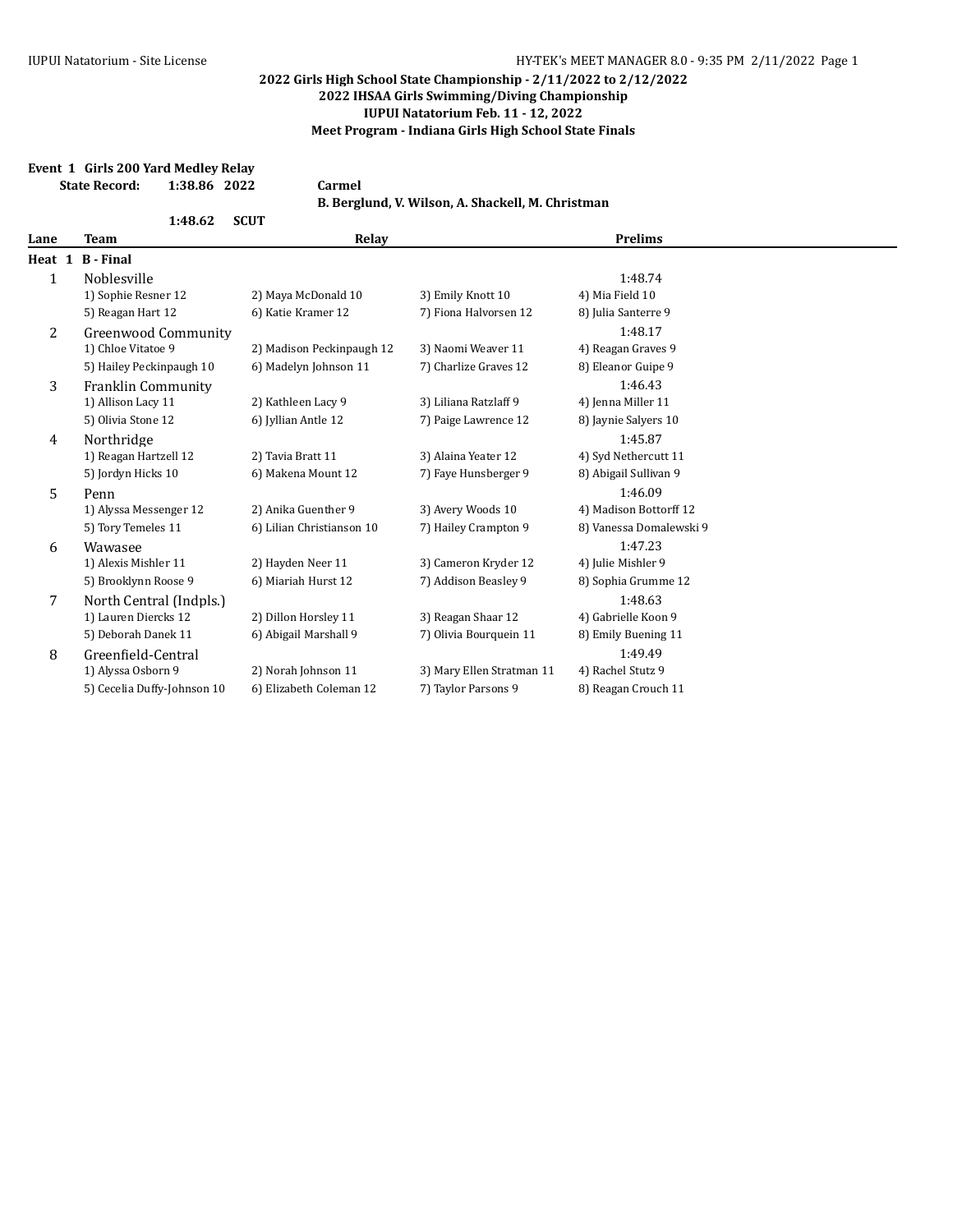# **Heat 2 A - Final... (Event 1 Girls 200 Yard Medley Relay)**

| $\mathbf{1}$      | Homestead                         |                           |                        | 1:45.75                   |
|-------------------|-----------------------------------|---------------------------|------------------------|---------------------------|
|                   | 1) Morgan Brown 12                | 2) Hayden Shurtz 11       | 3) Ripley Merritt 10   | 4) Halle Weaver 12        |
|                   | 5) Lillian Heine 10               | 6) Hailey Todd 12         | 7) Sydney Koehrn 10    | 8) Addison Knoblauch 10   |
| 2                 | <b>Fishers</b>                    |                           |                        | 1:43.42                   |
|                   | 1) Josephine Ramey 11             | 2) Grace Lux 12           | 3) Kate Mouser 11      | 4) Kalliopi Agapios 12    |
|                   | 5) Alexandra Stein 12             | 6) Claire Francis 9       | 7) Avery Stein 10      | 8) Mackenzie Pierce 12    |
| 3                 | <b>Hamilton Southeastern</b>      |                           |                        | 1:42.38                   |
|                   | 1) Grace Newton 11                | 2) Kennedy Fisher 12      | 3) Audrey Crawford 10  | 4) Ashley Saple 11        |
|                   | 5) Eloise Harrison 10             | 6) Kaleigh Stivers 12     | 7) Makana Goss 12      |                           |
| 4                 | Carmel                            |                           |                        | 1:38.86                   |
|                   | 1) Berit Berglund 11              | 2) Vivian Wilson 11       | 3) Alex Shackell 9     | 4) Meghan Christman 11    |
|                   | 5) Savannah Irizarry 9            | 6) MacKenna Lieske 12     | 7) Madelyn Lathrop 10  | 8) Hayley Reed 12         |
| 5                 | Zionsville                        |                           |                        | 1:42.31                   |
|                   | 1) Molly Simmons 10               | 2) Madelyn Akin 10        | 3) Devon Kitchel 12    | 4) Katie Buroker 11       |
|                   | 5) Reagan Mattice 12              | 6) Annabel Hermacinski 10 | 7) Claire McAfee 10    | 8) Maggie Hadley 10       |
| 6                 | Carroll (Fort Wayne)              |                           |                        | 1:43.17                   |
|                   | 1) Mya DeWitt 12                  | 2) Lauren Crews 12        | 3) Alexis Jankowski 11 | 4) Natalie Marshall 11    |
|                   | 5) Addison Burrough 9             | 6) Emily McIntosh 12      | 7) Autumn Bruns 11     | 8) Savannah Farlee 10     |
| 7                 | Chesterton                        |                           |                        | 1:45.52                   |
|                   | 1) Olivia Piunti 11               | 2) Alana Jardenil 12      | 3) Rachel Dildine 10   | 4) Veronika Ozimek 12     |
|                   | 5) Morgan Gear 12                 | 6) Annmarie Easter 10     | 7) Mia Kirkham 9       | 8) Mallory Killosky 9     |
| 8                 | Concord                           |                           |                        | 1:45.83                   |
|                   | 1) Ella Lantz 11                  | 2) Victoria Posthauer 12  | 3) Sophia Stutsman 11  | 4) Audrey Lantz 11        |
|                   | 5) Avery McDowell 9               | 6) Madison Weaver 11      | 7) Megan Posthauer 10  | 8) Isabella Sponseller 11 |
| <b>Alternates</b> |                                   |                           |                        |                           |
| $\mathbf{1}$      | Westfield                         |                           |                        | 1:49.57                   |
|                   | 1) Alexa Boillat 11               | 2) Alexandra Irvin 10     | 3) Hannah Jones 12     | 4) Macy Hoaglan 12        |
|                   | 5) Ellie Ketcham 12               | 6) Madison Putt 12        | 7) Kathryn Harrison 11 | 8) Annie Spaletto 11      |
| 2                 | <b>Brebeuf Jesuit Preparatory</b> |                           |                        | 1:49.69                   |
|                   | 1) Marin Rosen 12                 | 2) Cate Gramelspacher 12  | 3) Anna Brown 10       | 4) Elizabeth Dolan 11     |
|                   | 5) Eleanor Helman 10              | 6) Meredith Hershberger 9 | 7) Riva Zellars 11     | 8) Alice O'Brien 11       |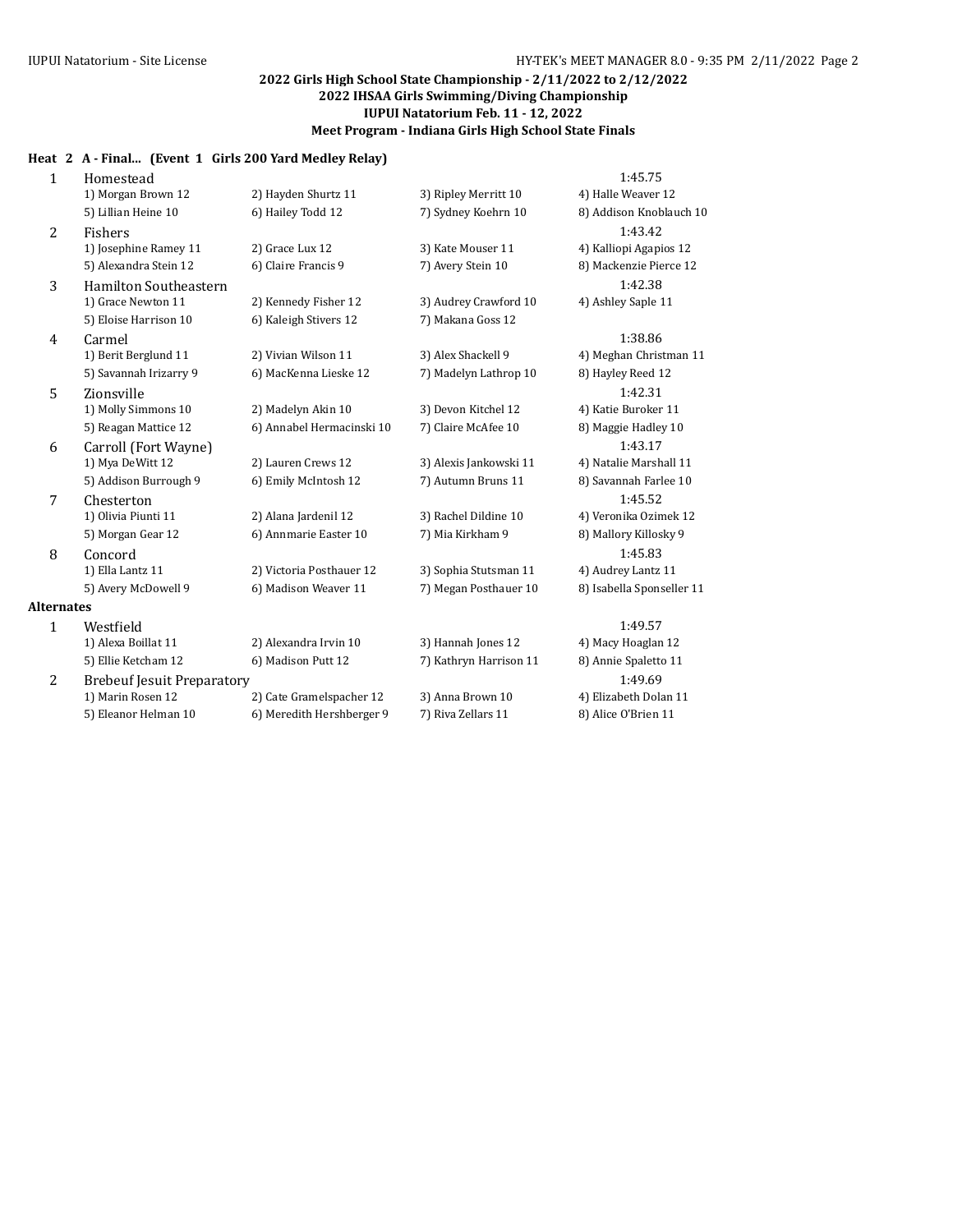#### **Event 2 Girls 200 Yard Freestyle**

|                   | 1:45.02 2022<br><b>State Record:</b><br>1:53.83<br><b>SCUT</b> |    | Kristina Paegle, Bloomington S |         |  |
|-------------------|----------------------------------------------------------------|----|--------------------------------|---------|--|
| Lane              | Name                                                           |    | Year School                    | Prelims |  |
|                   | Heat 1 B - Final                                               |    |                                |         |  |
| 1                 | Macy Hoaglan                                                   | 12 | Westfield                      | 1:53.16 |  |
| 2                 | Kiran Stauffer                                                 | 12 | Concord                        | 1:52.96 |  |
| 3                 | Reagan Mattice                                                 | 12 | Zionsville                     | 1:52.19 |  |
| 4                 | Syd Nethercutt                                                 | 11 | Northridge                     | 1:51.05 |  |
| 5                 | Nalanie Marinel Cortez                                         | 11 | Fishers                        | 1:52.09 |  |
| 6                 | Rachel Dildine                                                 | 10 | Chesterton                     | 1:52.49 |  |
| 7                 | Paige Lawrence                                                 | 12 | <b>Franklin Community</b>      | 1:53.06 |  |
| 8                 | Lara Phipps                                                    | 10 | Center Grove                   | 1:53.27 |  |
|                   | Heat 2 A - Final                                               |    |                                |         |  |
| $\mathbf{1}$      | Alexandra Ward                                                 |    | 9 Carmel                       | 1:50.08 |  |
| 2                 | Liliana Ratzlaff                                               |    | 9 Franklin Community           | 1:49.53 |  |
| 3                 | Gretchen Lueking                                               | 12 | Carmel                         | 1:47.40 |  |
| 4                 | Kristina Paegle                                                | 12 | <b>Bloomington South</b>       | 1:45.02 |  |
| 5                 | Josephine Ramey                                                | 11 | Fishers                        | 1:47.35 |  |
| 6                 | Lynsey Bowen                                                   | 9  | Carmel                         | 1:48.51 |  |
| 7                 | Emma Schumacher                                                |    | 9 Fishers                      | 1:49.94 |  |
| 8                 | Ingrid Fretz                                                   |    | 12 Penn                        | 1:50.40 |  |
| <b>Alternates</b> |                                                                |    |                                |         |  |
| 1                 | Madelyn Porter                                                 |    | 11 Castle                      | 1:53.37 |  |
| 2                 | Kirsten Lee                                                    |    | 11 Carroll (Fort Wayne)        | 1:53.48 |  |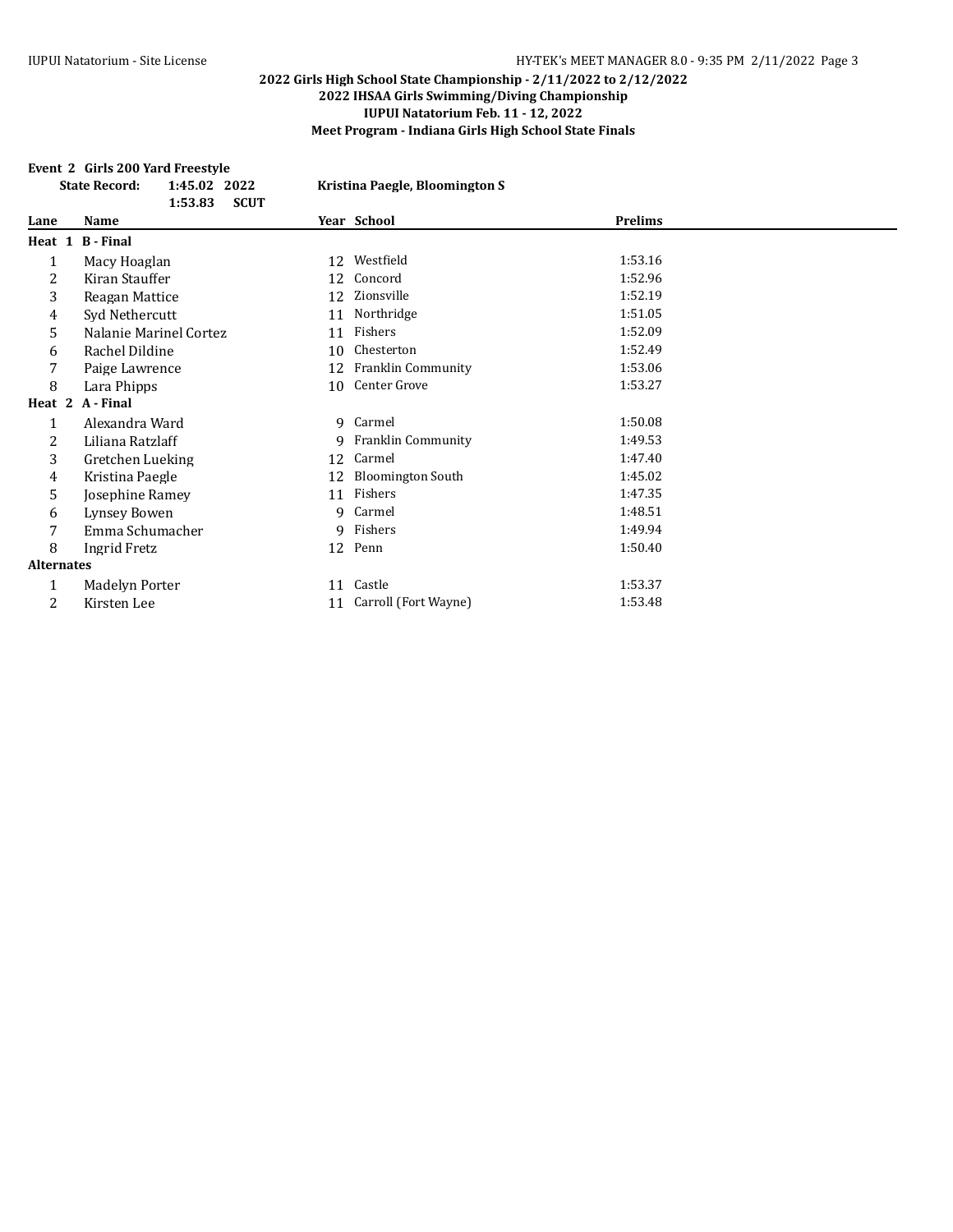#### **Event 3 Girls 200 Yard IM**

|                   | <b>State Record:</b> | 1:56.67 2017<br>2:07.21<br><b>SCUT</b> |    | Sammie Burchill, Carmel       |                |  |
|-------------------|----------------------|----------------------------------------|----|-------------------------------|----------------|--|
| Lane              | Name                 |                                        |    | Year School                   | <b>Prelims</b> |  |
|                   | Heat 1 B - Final     |                                        |    |                               |                |  |
| 1                 | Anika Guenther       |                                        | 9  | Penn                          | 2:09.12        |  |
| 2                 | Morgan Brown         |                                        | 12 | Homestead                     | 2:08.61        |  |
| 3                 | Anna Stolle          |                                        | 11 | Hamilton Southeastern         | 2:07.45        |  |
| 4                 | Alana Jardenil       |                                        | 12 | Chesterton                    | 2:05.45        |  |
| 5                 | Lydia Reade          |                                        | 12 | Fishers                       | 2:05.86        |  |
| 6                 | Lauren Crews         |                                        | 12 | Carroll (Fort Wayne)          | 2:07.48        |  |
| 7                 | Isabella Sponseller  |                                        | 11 | Concord                       | 2:09.05        |  |
| 8                 | Alyssa Messenger     |                                        | 12 | Penn                          | 2:09.59        |  |
|                   | Heat 2 A-Final       |                                        |    |                               |                |  |
| 1                 | Keira Kask           |                                        | 11 | Carmel                        | 2:03.80        |  |
| 2                 | Alyssa Street        |                                        | 10 | Carmel                        | 2:03.12        |  |
| 3                 | Allison Lacy         |                                        | 11 | <b>Franklin Community</b>     | 2:02.49        |  |
| 4                 | Devon Kitchel        |                                        | 12 | Zionsville                    | 1:58.23        |  |
| 5                 | Kate Mouser          |                                        | 11 | Fishers                       | 2:01.75        |  |
| 6                 | Audrey Crawford      |                                        | 10 | Hamilton Southeastern         | 2:02.65        |  |
|                   | MacKenna Lieske      |                                        | 12 | Carmel                        | 2:03.13        |  |
| 8                 | Avery Stein          |                                        | 10 | Fishers                       | 2:04.07        |  |
| <b>Alternates</b> |                      |                                        |    |                               |                |  |
| 1                 | Alaina Yeater        |                                        | 12 | Northridge                    | 2:09.63        |  |
| 2                 | Emma Gabhart         |                                        | 11 | <b>Bedford North Lawrence</b> | 2:09.64        |  |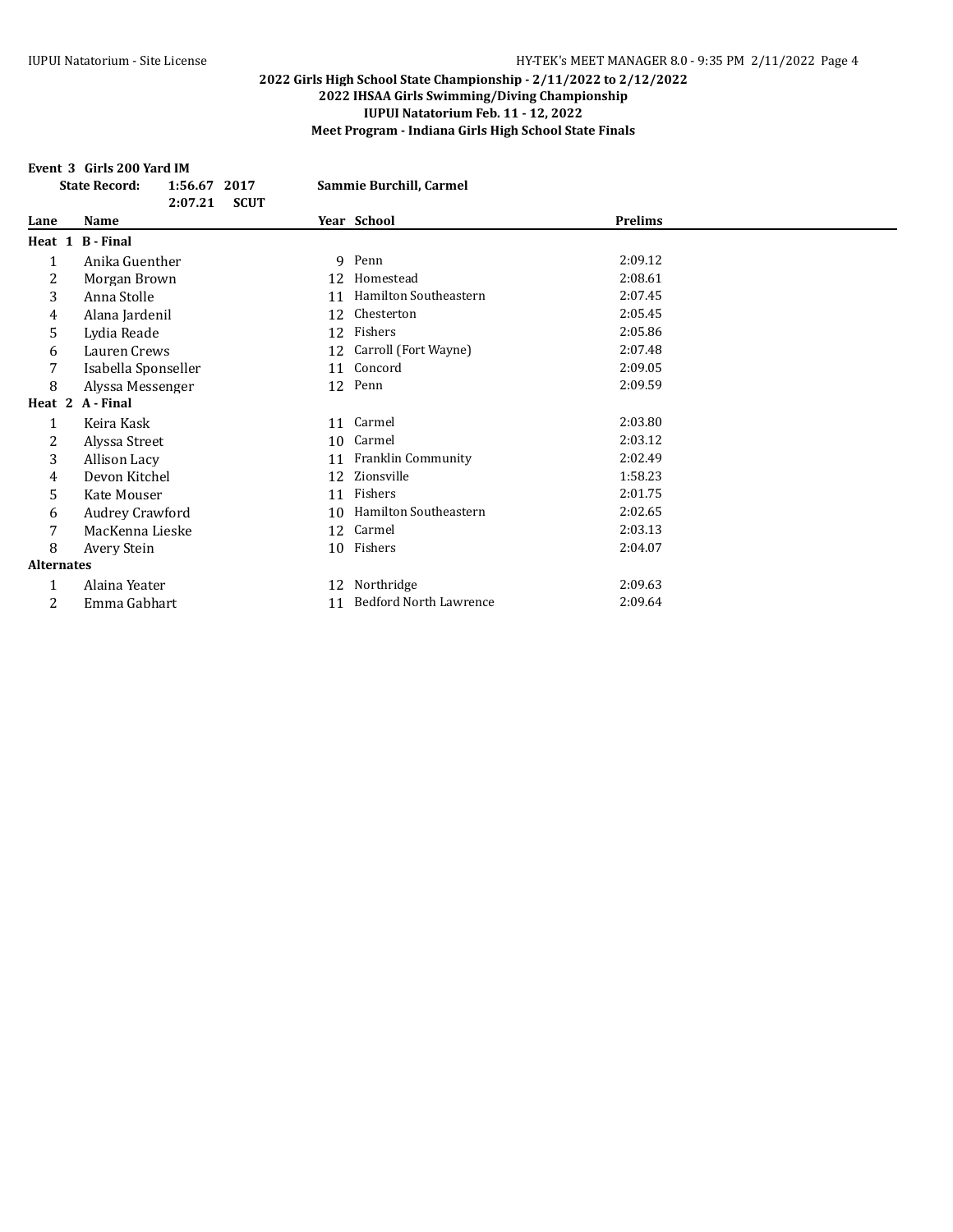#### **Event 4 Girls 50 Yard Freestyle**

|                   | <b>State Record:</b>   | 24.05 | 22.15 2015<br><b>SCUT</b> |    | Amy Bilquist, Carmel  |                |  |
|-------------------|------------------------|-------|---------------------------|----|-----------------------|----------------|--|
| Lane              | Name                   |       |                           |    | Year School           | <b>Prelims</b> |  |
| Heat 1            | <b>B</b> - Final       |       |                           |    |                       |                |  |
| 1                 | Katie Buroker          |       |                           | 11 | Zionsville            | 24.12          |  |
| 2                 | Sophie Kloppenburg     |       |                           | 11 | Mt. Vernon            | 23.91          |  |
| 3                 | Natalie Marshall       |       |                           | 11 | Carroll (Fort Wayne)  | 23.81          |  |
| 4                 | Chloe Plank            |       |                           | 11 | Castle                | 23.72          |  |
| 5                 | Kennedy Fisher         |       |                           | 12 | Hamilton Southeastern | 23.81          |  |
| 6                 | Alexis Jankowski       |       |                           | 11 | Carroll (Fort Wayne)  | 23.89          |  |
| 7                 | Kalliopi Agapios       |       |                           | 12 | Fishers               | 23.95          |  |
| 8                 | Jaylyn Harrison        |       |                           | 12 | Northwestern          | 24.13          |  |
| Heat 2            | A - Final              |       |                           |    |                       |                |  |
| 1                 | Meghan Christman       |       |                           | 11 | Carmel                | 23.46          |  |
| 2                 | Veronika Ozimek        |       |                           | 12 | Chesterton            | 23.36          |  |
| 3                 | Grace Brenneman        |       |                           | 12 | Concord               | 22.87          |  |
| 4                 | Lilian Christianson    |       |                           | 10 | Penn                  | 22.51          |  |
| 5                 | Alex Shackell          |       |                           | q  | Carmel                | 22.55          |  |
| 6                 | Julie Mishler          |       |                           | 9  | Wawasee               | 23.16          |  |
|                   | Alexis Mishler         |       |                           | 11 | Wawasee               | 23.44          |  |
| 8                 | <b>Grace Dougherty</b> |       |                           | 10 | Carmel                | 23.53          |  |
| <b>Alternates</b> |                        |       |                           |    |                       |                |  |
| 1                 | <b>Ashley Saple</b>    |       |                           | 11 | Hamilton Southeastern | 24.13          |  |
| 2                 | Marta Sinsabaugh       |       |                           | 11 | Herron                | 24.16          |  |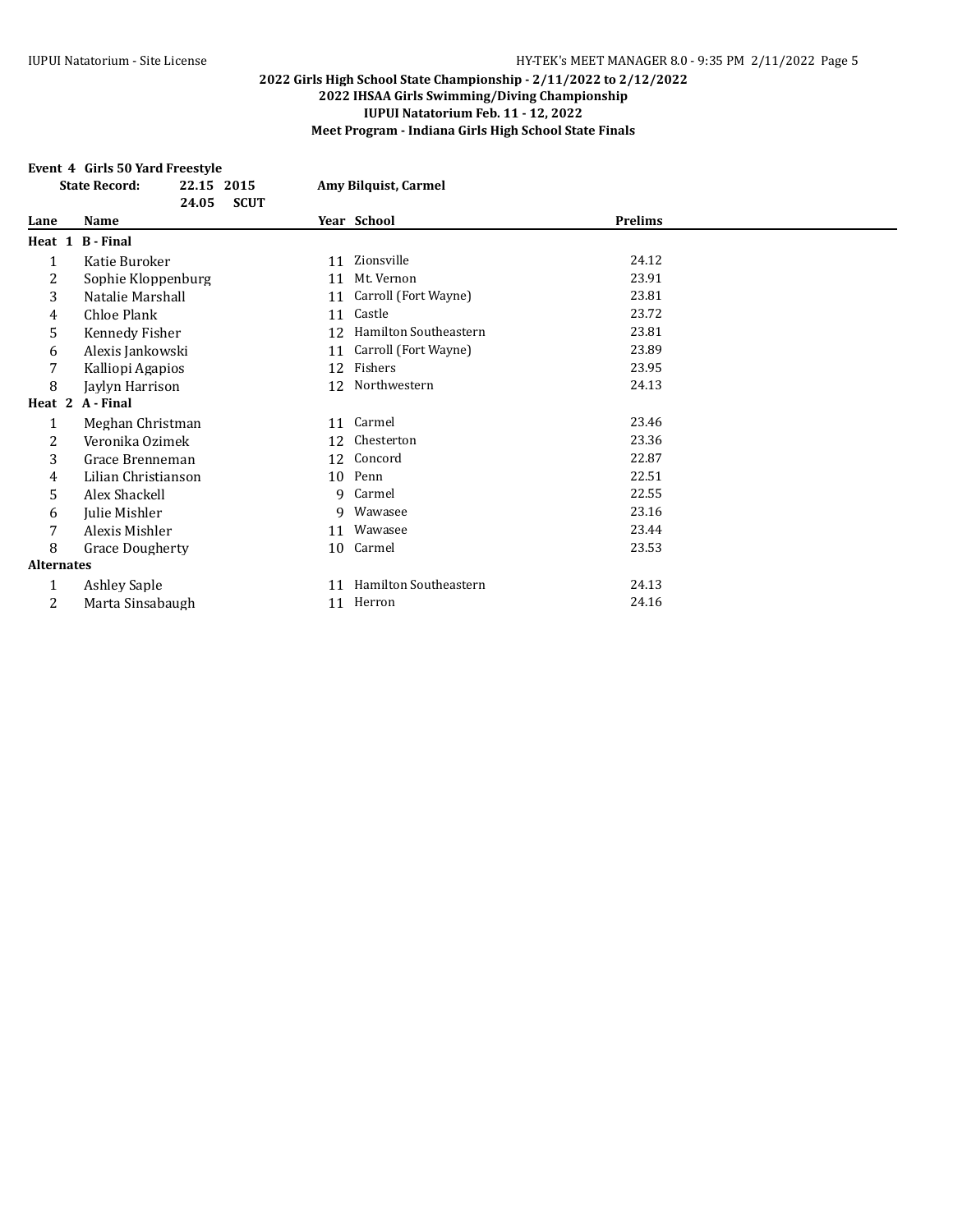#### **Event 6 Girls 100 Yard Butterfly**

|                   | <b>State Record:</b>  | 51.79 2016<br>56.91<br><b>SCUT</b> |    | Veronica Burchill, Carmel |                |  |
|-------------------|-----------------------|------------------------------------|----|---------------------------|----------------|--|
| Lane              | Name                  |                                    |    | Year School               | <b>Prelims</b> |  |
|                   | Heat 1 B-Final        |                                    |    |                           |                |  |
| 1                 | Celeste Hollis        |                                    | 11 | South Bend Riley          | 57.41          |  |
| 2                 | <b>Ashley Freel</b>   |                                    | 10 | <b>Bloomington North</b>  | 56.71          |  |
| 3                 | Priscilla Zavala      |                                    | 12 | Munster                   | 56.59          |  |
| 4                 | Madelyn Porter        |                                    | 11 | Castle                    | 56.06          |  |
| 5                 | Rachel Dildine        |                                    | 10 | Chesterton                | 56.07          |  |
| 6                 | Sophia Stutsman       |                                    | 11 | Concord                   | 56.66          |  |
| 7                 | Abigail Miller        |                                    | 12 | Fishers                   | 57.38          |  |
| 8                 | Diane Koo             |                                    |    | 12 Fishers                | 57.45          |  |
|                   | Heat 2 A - Final      |                                    |    |                           |                |  |
| 1                 | <b>Ripley Merritt</b> |                                    | 10 | Homestead                 | 55.91          |  |
| 2                 | <b>Audrey Lantz</b>   |                                    | 11 | Concord                   | 55.86          |  |
| 3                 | Hayley Reed           |                                    | 12 | Carmel                    | 54.94          |  |
| 4                 | Alex Shackell         |                                    | 9  | Carmel                    | 51.92          |  |
| 5                 | Audrey Crawford       |                                    | 10 | Hamilton Southeastern     | 54.40          |  |
| 6                 | Lara Phipps           |                                    | 10 | Center Grove              | 55.78          |  |
| 7                 | Kaia Podlin           |                                    | 10 | Bremen                    | 55.86          |  |
| 8                 | Parker Kurzawa        |                                    | 11 | Carmel                    | 55.95          |  |
| <b>Alternates</b> |                       |                                    |    |                           |                |  |
| 1                 | Rebekah Shaffer       |                                    |    | 12 LaPorte                | 57.52          |  |
| 2                 | Avery Woods           |                                    | 10 | Penn                      | 57.65          |  |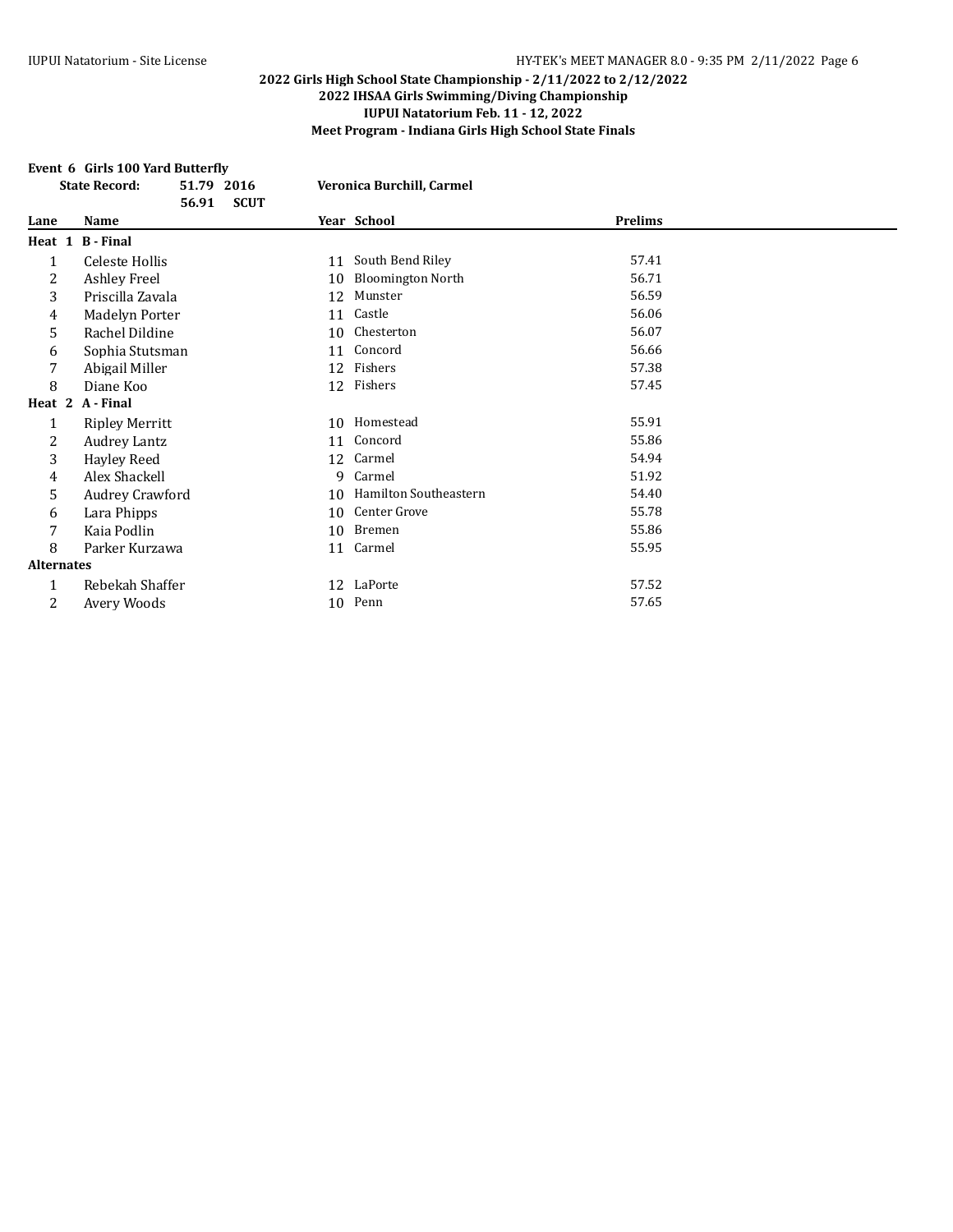#### **Event 7 Girls 100 Yard Freestyle**

|                   | <b>State Record:</b><br>48.00<br>52.47 | 2022<br><b>SCUT</b> |    | Kristina Paegle, Bloomington S |                |  |
|-------------------|----------------------------------------|---------------------|----|--------------------------------|----------------|--|
| Lane              | Name                                   |                     |    | Year School                    | <b>Prelims</b> |  |
| Heat 1            | <b>B</b> - Final                       |                     |    |                                |                |  |
| 1                 | Kalliopi Agapios                       |                     | 12 | Fishers                        | 52.05          |  |
| 2                 | Chloe Plank                            |                     | 11 | Castle                         | 51.96          |  |
| 3                 | Liliana Ratzlaff                       |                     | 9  | <b>Franklin Community</b>      | 51.90          |  |
| 4                 | <b>Grace Dougherty</b>                 |                     | 10 | Carmel                         | 51.46          |  |
| 5                 | Sophie Kloppenburg                     |                     | 11 | Mt. Vernon                     | 51.77          |  |
| 6                 | Nalanie Marinel Cortez                 |                     | 11 | Fishers                        | 51.93          |  |
| 7                 | Haley Sakbun                           |                     | 12 | Terre Haute South Vigo         | 51.99          |  |
| 8                 | Ella Lantz                             |                     | 11 | Concord                        | 52.14          |  |
| Heat 2            | A - Final                              |                     |    |                                |                |  |
| 1                 | Julie Mishler                          |                     | 9  | Wawasee                        | 51.34          |  |
| 2                 | Grace Brenneman                        |                     | 12 | Concord                        | 49.79          |  |
| 3                 | Gretchen Lueking                       |                     | 12 | Carmel                         | 49.41          |  |
| 4                 | Kristina Paegle                        |                     | 12 | <b>Bloomington South</b>       | 48.00          |  |
| 5                 | Berit Berglund                         |                     | 11 | Carmel                         | 49.16          |  |
| 6                 | Lilian Christianson                    |                     | 10 | Penn                           | 49.59          |  |
| 7                 | Veronika Ozimek                        |                     | 12 | Chesterton                     | 50.94          |  |
| 8                 | Alexis Mishler                         |                     | 11 | Wawasee                        | 51.39          |  |
| <b>Alternates</b> |                                        |                     |    |                                |                |  |
| 1                 | Katie Buroker                          |                     | 11 | Zionsville                     | 52.35          |  |
| 2                 | Jenna Miller                           |                     | 11 | Franklin Community             | 53.01          |  |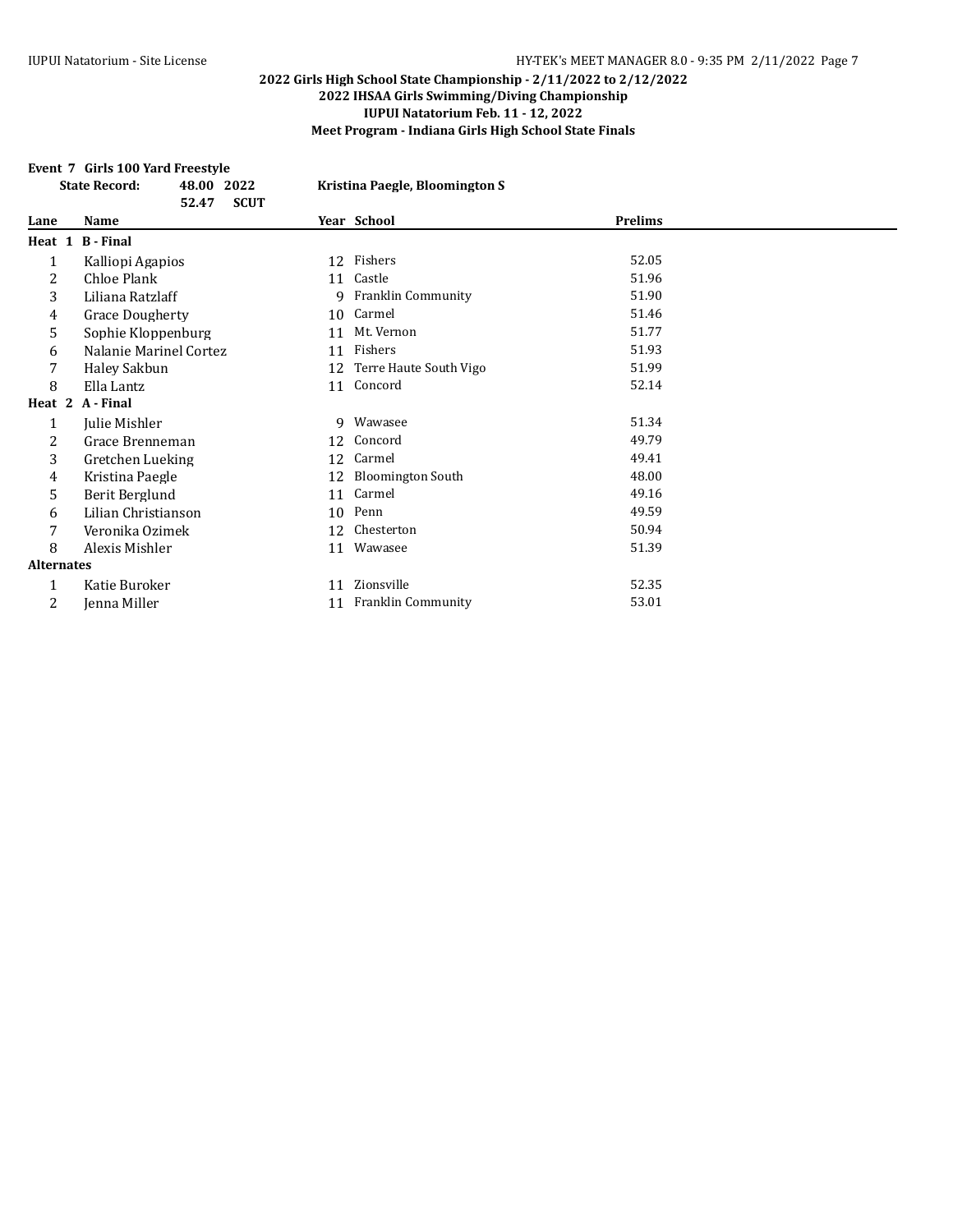#### **Event 8 Girls 500 Yard Freestyle**

|                   | <b>State Record:</b> | 4:45.15 2015<br><b>SCUT</b><br>5:05.94 |    | E. Nordin, L. Bowen, Carmel |                |  |
|-------------------|----------------------|----------------------------------------|----|-----------------------------|----------------|--|
| Lane              | Name                 |                                        |    | Year School                 | <b>Prelims</b> |  |
|                   | Heat 1 B-Final       |                                        |    |                             |                |  |
| 1                 | Arabelle Johnson     |                                        |    | 9 Fishers                   | 5:08.43        |  |
| 2                 | Alexandra Eakin      |                                        | 11 | <b>Bloomington South</b>    | 5:06.98        |  |
| 3                 | Reagan Mattice       |                                        | 12 | Zionsville                  | 5:04.05        |  |
| 4                 | Kiran Stauffer       |                                        | 12 | Concord                     | 5:02.22        |  |
| 5                 | Macy Hoaglan         |                                        | 12 | Westfield                   | 5:03.89        |  |
| 6                 | Reagan Graves        |                                        | 9  | <b>Greenwood Community</b>  | 5:04.98        |  |
| 7                 | Ailyn Zurliene       |                                        | 10 | Castle                      | 5:08.35        |  |
| 8                 | Hope Westphal        |                                        | 10 | <b>Bloomington North</b>    | 5:10.05        |  |
|                   | Heat 2 A-Final       |                                        |    |                             |                |  |
| $\mathbf{1}$      | Emma Schumacher      |                                        |    | 9 Fishers                   | 4:59.31        |  |
| 2                 | Syd Nethercutt       |                                        | 11 | Northridge                  | 4:55.85        |  |
| 3                 | Alexandra Ward       |                                        | 9  | Carmel                      | 4:51.73        |  |
| 4                 | Lynsey Bowen         |                                        | 9  | Carmel                      | 4:45.15        |  |
| 5                 | Erin Cummins         |                                        | 11 | Carmel                      | 4:51.47        |  |
| 6                 | Kate Mouser          |                                        | 11 | Fishers                     | 4:55.69        |  |
| 7                 | <b>Ingrid Fretz</b>  |                                        | 12 | Penn                        | 4:57.92        |  |
| 8                 | Paige Lawrence       |                                        | 12 | Franklin Community          | 5:02.11        |  |
| <b>Alternates</b> |                      |                                        |    |                             |                |  |
| 1                 | Caiya Cooper         |                                        | 11 | LaPorte                     | 5:11.51        |  |
| 2                 | Riley Bryk           |                                        | 12 | Warren Central              | 5:11.81        |  |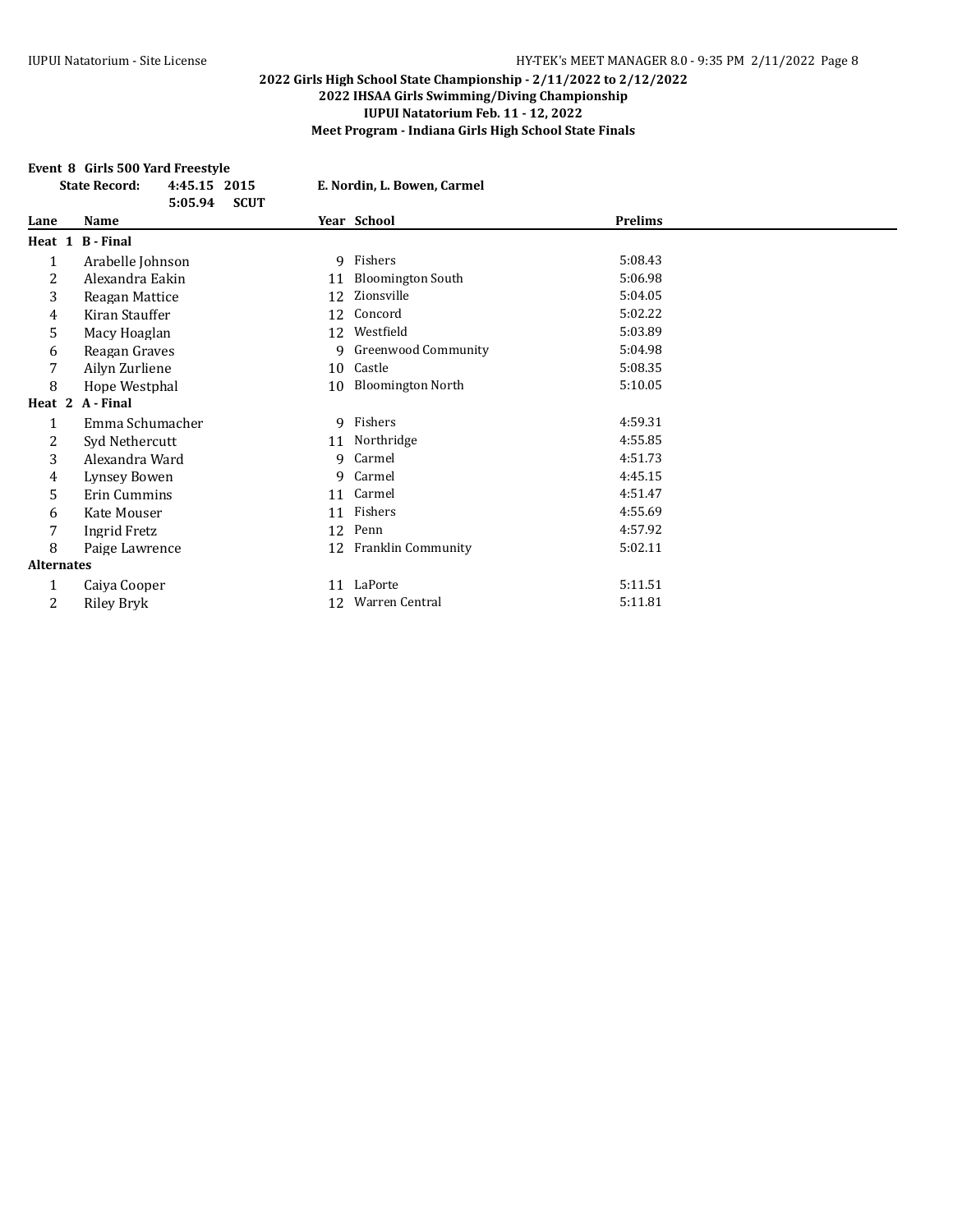## **Event 9 Girls 200 Yard Freestyle Relay State Record: 1:30.72 2015 Carmel T. Rothrock, C. Adams, K.Smith, V. Burchill 1:39.22 SCUT Lane Team Relay Prelims Heat 1 B - Final** 1 North Central (Indpls.) 1:39.31 1) Gabrielle Koon 9 2) Dillon Horsley 11 3) Eleanor Reno 12 4) Madelyn Harvey 10 5) Aisha Tashpulatova 12 6) Olivia Bourquein 11 7) Anna Brames 9 8) Lillian Wolfe 11 2 Lawrence North 1:39.09 1) Brielle Vail 11 2) Emma Pletcher 11 3) Gabby Peck 10 4) Carol Ludington 10 5) Emerson Lehan 11 6) Maisy Tippner 11 7) Molly Miller 10 8) Rachel Peck 9 3 Noblesville 1:38.15 1) Maya McDonald 10 2) Mia Field 10 3) Exley Tricker 9 4) Caroline Santerre 11 5) Fiona Halvorsen 12 (6) Julia Santerre 9 (7) Ellie Hayward 9 (8) Katie Kramer 12 4 Castle 1:37.30 1) Chloe Plank 11 2) Madelyn Porter 11 3) Ava Buttefield 10 4) Ailyn Zurliene 10 5) Aubree Meyer 10 6) Elle Dewees 11 7) Caitleen Reyes 12 8) Julia Barrett 9 5 Homestead 1:38.11 1) Margaret Steward 11 2) Mallory Lindsay 12 3) Hayden Shurtz 11 4) Halle Weaver 12 5) Chloe Hunter 10 6) Hailey Todd 12 7) Sydney Koehrn 10 8) Cynthia Lutterbeck 11 6 Northridge 1:38.42<br>
1) Tavia Bratt 11 11 12 1:38.42 1) 2) Makena Mount 12 13 3) Reagan Hartzell 12 12 4) Syd Nethercutt 11 3) Reagan Hartzell 12 5) Abigail Sullivan 9 6) Hayley Troyer 12 7) Clare Ritchie 12 8) Carigan Tabor 10 7 Mt. Vernon 1:39.26 1) Kaleigh Kelley 11 2) Julien Glover 10 3) Jaley Hamilton 9 4) Sophie Kloppenburg 11 5) Alana Bredemeier 9 6) Haley Rutledge 11 7) Malley Wagner 9 8) Kristen Bazan 10 8 Kokomo 1:39.61 1) Aubrey Simmons 9 2) Paige Wilson 11 3) Milla Hawkins 9 4) Macee Reckard 12 5) Lily Johnson 12 6) Emily Lucas 12 7) Julynne Spidell 12 8) Rilyn Wonnell 12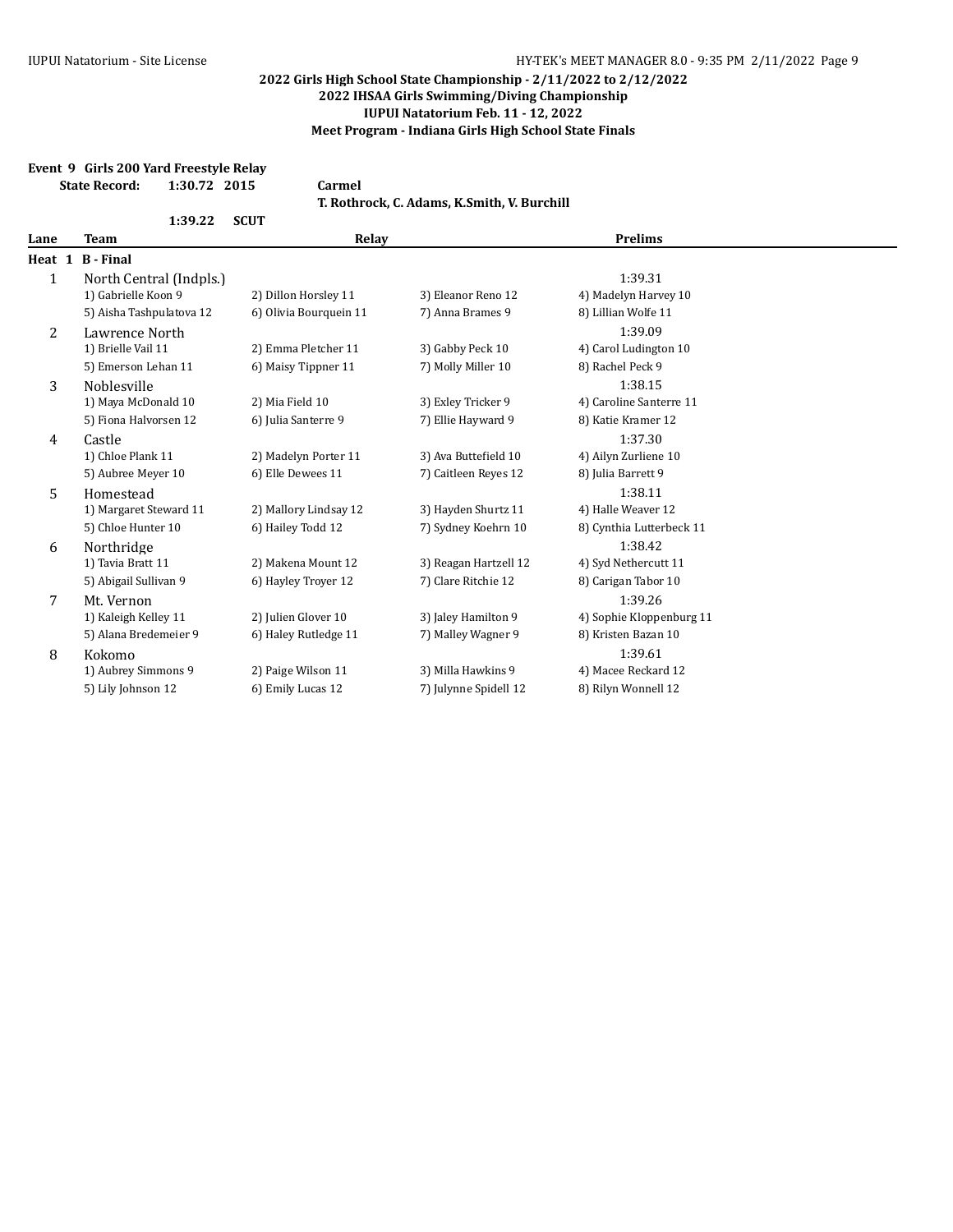## **Heat 2 A - Final... (Event 9 Girls 200 Yard Freestyle Relay)**

| $\mathbf{1}$      | Hamilton Southeastern       |                              |                           | 1:35.80                   |
|-------------------|-----------------------------|------------------------------|---------------------------|---------------------------|
|                   | 1) Kennedy Fisher 12        | 2) Amelia Vicory 12          | 3) Ava Olson 11           | 4) Ashley Saple 11        |
|                   | 5) Lauren Bergman 11        | 6) Kiley Zoeller 9           | 7) Anna Stolle 11         | 8) Audrey Crawford 10     |
| 2                 | Concord                     |                              |                           | 1:35.10                   |
|                   | 1) Grace Brenneman 12       | 2) Audrey Lantz 11           | 3) Isabella Sponseller 11 | 4) Kiran Stauffer 12      |
|                   | 5) Ella Lantz 11            | 6) Madison Weaver 11         | 7) Victoria Posthauer 12  | 8) Sophia Stutsman 11     |
| 3                 | Penn                        |                              |                           | 1:34.73                   |
|                   | 1) Anika Guenther 9         | 2) Madison Bottorff 12       | 3) Ingrid Fretz 12        | 4) Lilian Christianson 10 |
|                   | 5) Tory Temeles 11          | 6) Vanessa Domalewski 9      | 7) Hailey Crampton 9      | 8) Avery Woods 10         |
| 4                 | Carmel                      |                              |                           | 1:34.05                   |
|                   | 1) Grace Dougherty 10       | 2) Erin Cummins 11           | 3) Hayley Reed 12         | 4) Gretchen Lueking 12    |
|                   | 5) Madelyn Lathrop 10       | 6) MacKenna Lieske 12        | 7) Lynsey Bowen 9         | 8) Meghan Christman 11    |
| 5                 | Carroll (Fort Wayne)        |                              |                           | 1:34.07                   |
|                   | 1) Alexis Jankowski 11      | 2) Mya DeWitt 12             | 3) Kirsten Lee 11         | 4) Natalie Marshall 11    |
|                   | 5) Melina Mavromoustakos 10 | 6) Sofia Fornos 11           | 7) Morgan DeWald 10       | 8) Gabrielle Parrish 10   |
| 6                 | Zionsville                  |                              |                           | 1:35.01                   |
|                   | 1) Devon Kitchel 12         | 2) Avery Christian 9         | 3) Annabelle Swiney 9     | 4) Reagan Mattice 12      |
|                   | 5) Hailey Paulick 9         | 6) Maggie Hadley 10          | 7) Annabel Hermacinski 10 | 8) Madelyn Akin 10        |
| 7                 | Fishers                     |                              |                           | 1:35.53                   |
|                   | 1) Avery Stein 10           | 2) Nalanie Marinel Cortez 11 | 3) Alexandra Stein 12     | 4) Kalliopi Agapios 12    |
|                   | 5) Emma Schumacher 9        | 6) Josephine Ramey 11        | 7) Claire Francis 9       | 8) Kate Mouser 11         |
| 8                 | <b>Center Grove</b>         |                              |                           | 1:36.03                   |
|                   | 1) Lexi Stuart 10           | 2) Grace Clarkston 10        | 3) Kiersten Smith 12      | 4) Lara Phipps 10         |
|                   | 5) Cira Mazdai 10           | 6) Tenley Wilkins 9          | 7) Kylie Treat 12         | 8) Kayla Fischer 10       |
| <b>Alternates</b> |                             |                              |                           |                           |
| $\mathbf{1}$      | <b>Bloomington South</b>    |                              |                           | 1:39.82                   |
|                   | 1) Kristina Paegle 12       | 2) Katie Stumpner 9          | 3) Grace Nelson 11        | 4) Alexandra Eakin 11     |
|                   | 5) Lucy Tait 10             | 6) Abigail Smith 10          | 7) Annalise Coyne 10      | 8) Penelope Paul 11       |
| 2                 | Franklin Central            |                              |                           | 1:39.84                   |
|                   | 1) Grace Sharp 9            | 2) Maia Kachler 12           | 3) Anna Coney 11          | 4) Bri Gogis 10           |
|                   | 5) Kendall Boardman 12      | 6) Amanda Firestine 11       | 7) Katylnn McWilliams 11  | 8) Chloe Oden 11          |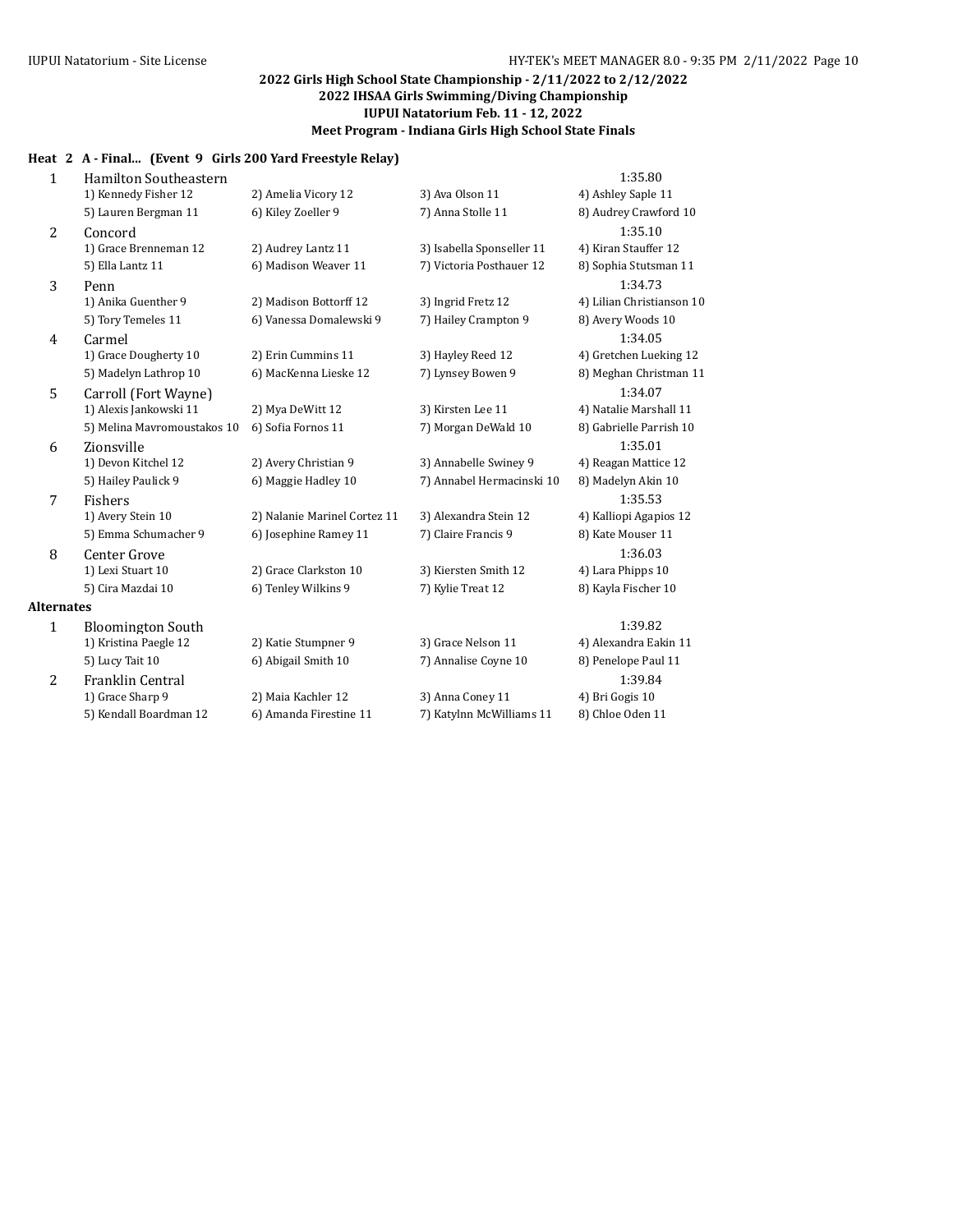## **Event 10 Girls 100 Yard Backstroke**

|                   | <b>State Record:</b>  | 51.50 2022<br>57.12 | <b>SCUT</b> |    | <b>Berit Berglund, Carmel</b> |                |  |
|-------------------|-----------------------|---------------------|-------------|----|-------------------------------|----------------|--|
| Lane              | Name                  |                     |             |    | Year School                   | <b>Prelims</b> |  |
|                   | Heat 1 B - Final      |                     |             |    |                               |                |  |
| $\mathbf{1}$      | Ava Buttefield        |                     |             |    | 10 Castle                     | 57.00          |  |
| 2                 | <b>Grace Newton</b>   |                     |             | 11 | Hamilton Southeastern         | 56.74          |  |
| 3                 | Lauren Fecher         |                     |             | 10 | Harrison (West Lafayette)     | 56.66          |  |
| 4                 | Keira Kask            |                     |             | 11 | Carmel                        | 56.21          |  |
| 5                 | Kiarra Thomas         |                     |             | 9  | Carmel                        | 56.32          |  |
| 6                 | <b>Aubrey Simmons</b> |                     |             | 9  | Kokomo                        | 56.74          |  |
| 7                 | Ashley Freel          |                     |             | 10 | <b>Bloomington North</b>      | 56.88          |  |
| 8                 | Alyssa Messenger      |                     |             |    | 12 Penn                       | 57.27          |  |
|                   | Heat 2 A - Final      |                     |             |    |                               |                |  |
| 1                 | Lauren Diercks        |                     |             |    | 12 North Central (Indpls.)    | 56.18          |  |
| 2                 | <b>Ripley Merritt</b> |                     |             | 10 | Homestead                     | 55.87          |  |
| 3                 | Josephine Ramey       |                     |             | 11 | Fishers                       | 55.05          |  |
| 4                 | Berit Berglund        |                     |             | 11 | Carmel                        | 51.50          |  |
| 5                 | Mya DeWitt            |                     |             | 12 | Carroll (Fort Wayne)          | 53.66          |  |
| 6                 | <b>Molly Simmons</b>  |                     |             | 10 | Zionsville                    | 55.69          |  |
| 7                 | Ella Lantz            |                     |             | 11 | Concord                       | 56.05          |  |
| 8                 | Allison Lacy          |                     |             | 11 | <b>Franklin Community</b>     | 56.20          |  |
| <b>Alternates</b> |                       |                     |             |    |                               |                |  |
| 1                 | Morgan Brown          |                     |             | 12 | Homestead                     | 57.42          |  |
| 2                 | Olivia Elston         |                     |             | 11 | South Bend St Joseph          | 57.47          |  |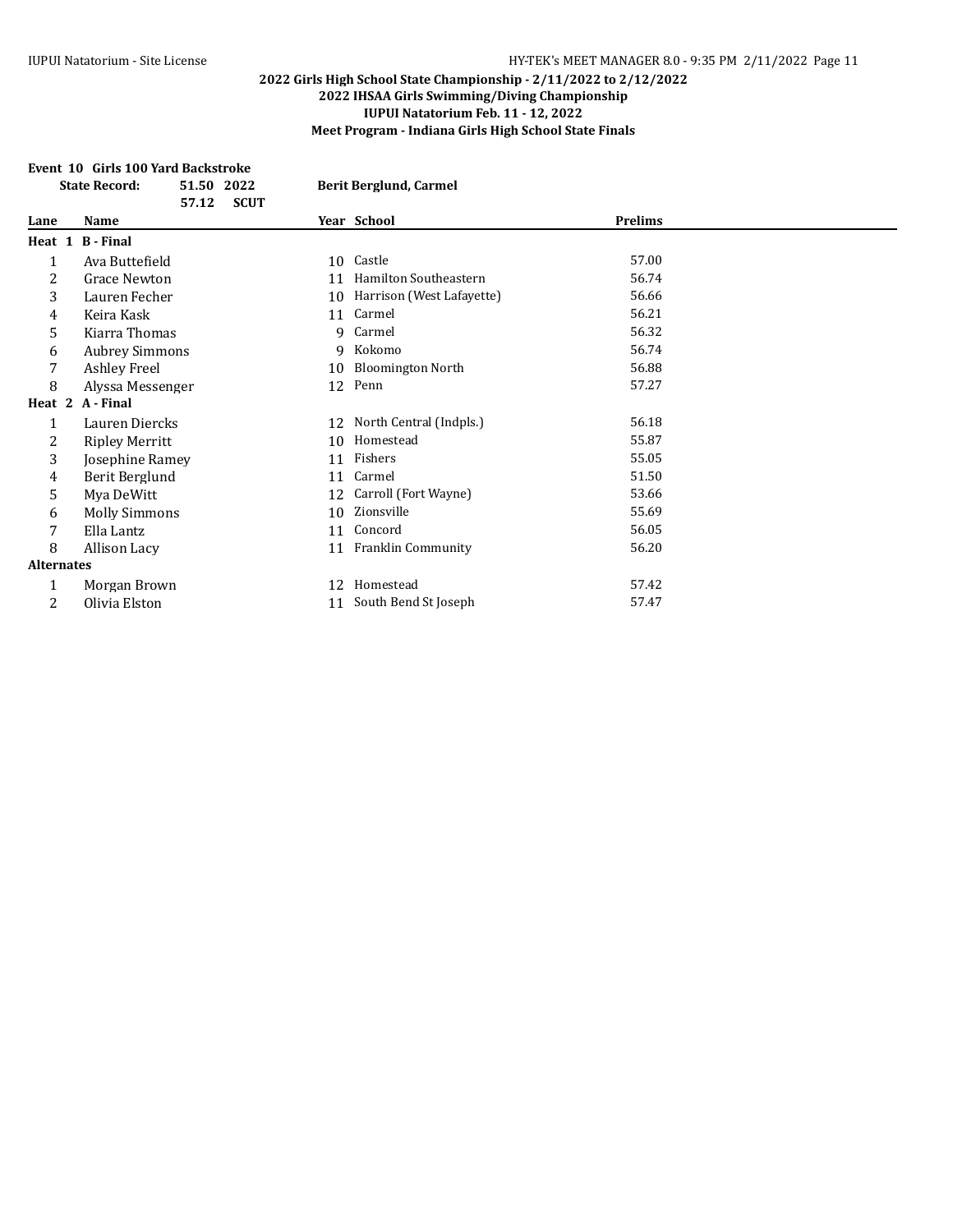## **Event 11 Girls 100 Yard Breaststroke State Record: 58.40 2018 Emily Weiss, Yorktown**

|                   | 1:05.63            | <b>SCUT</b> |                       |         |  |
|-------------------|--------------------|-------------|-----------------------|---------|--|
| Lane              | Name               |             | Year School           | Prelims |  |
|                   | Heat 1 B - Final   |             |                       |         |  |
| 1                 | Anika Guenther     |             | 9 Penn                | 1:05.57 |  |
| 2                 | <b>Molly Stout</b> | 11          | Martinsville          | 1:05.39 |  |
| 3                 | Norah Johnson      | 11          | Greenfield-Central    | 1:04.51 |  |
| 4                 | Lydia Reade        | 12          | Fishers               | 1:03.72 |  |
| 5                 | Alana Jardenil     | 12          | Chesterton            | 1:03.91 |  |
| 6                 | Anna Stolle        | 11          | Hamilton Southeastern | 1:05.27 |  |
| 7                 | Kaia Podlin        | 10          | Bremen                | 1:05.50 |  |
| 8                 | Eloise Harrison    | 10          | Hamilton Southeastern | 1:05.72 |  |
|                   | Heat 2 A - Final   |             |                       |         |  |
| 1                 | Avery Stein        |             | 10 Fishers            | 1:03.59 |  |
| 2                 | MacKenna Lieske    | 12          | Carmel                | 1:03.42 |  |
| 3                 | Vivian Wilson      | 11          | Carmel                | 1:02.73 |  |
| 4                 | Devon Kitchel      | 12          | Zionsville            | 1:00.69 |  |
| 5                 | Kennedy Fisher     | 12          | Hamilton Southeastern | 1:02.52 |  |
| 6                 | Grace Lux          | 12          | Fishers               | 1:03.37 |  |
| 7                 | Meghan Christman   | 11          | Carmel                | 1:03.54 |  |
| 8                 | Maya McDonald      | 10          | Noblesville           | 1:03.67 |  |
| <b>Alternates</b> |                    |             |                       |         |  |
| $\mathbf{1}$      | Madelyn Akin       | 10          | Zionsville            | 1:05.85 |  |
| 2                 | Lauren Crews       | 12          | Carroll (Fort Wayne)  | 1:06.11 |  |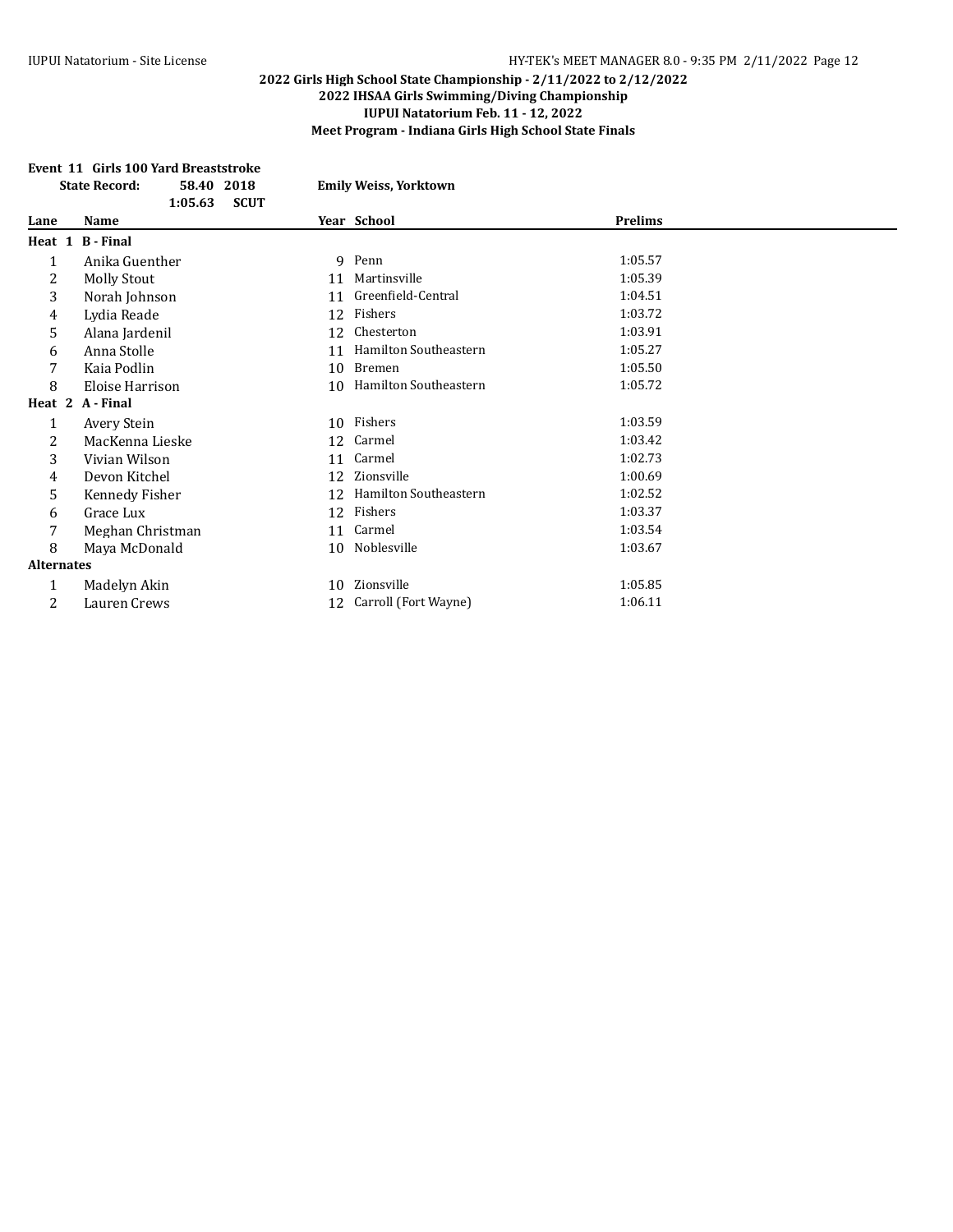### **Event 12 Girls 400 Yard Freestyle Relay State Record: 3:15.38 2015 Carmel**

| 3:35.34 | <b>SCUT</b> |
|---------|-------------|
|         |             |

| V. Burchill, A. Bilquist, K. Smith, C. Adams |  |
|----------------------------------------------|--|
|----------------------------------------------|--|

| Lane         | <b>Team</b>                 | Relay                      |                           | <b>Prelims</b>          |  |
|--------------|-----------------------------|----------------------------|---------------------------|-------------------------|--|
| Heat 1       | <b>B</b> - Final            |                            |                           |                         |  |
| $\mathbf{1}$ | Homestead                   |                            |                           | 3:35.65                 |  |
|              | 1) Halle Weaver 12          | 2) Mallory Lindsay 12      | 3) Morgan Brown 12        | 4) Ripley Merritt 10    |  |
|              | 5) Chloe Hunter 10          | 6) Lillian Heine 10        | 7) Margaret Steward 11    | 8) Addison Knoblauch 10 |  |
| 2            | Munster                     |                            |                           | 3:35.29                 |  |
|              | 1) Jasmine Wegman 10        | 2) Casey McNulty 11        | 3) Jennifer Barajas 9     | 4) Priscilla Zavala 12  |  |
|              | 5) Angelica Rzeznikowski 11 | 6) Rebecca Franco 12       | 7) Arantxa Rivera Avila 9 | 8) Lucy MacDonald 11    |  |
| 3            | Castle                      |                            |                           | 3:33.15                 |  |
|              | 1) Chloe Plank 11           | 2) Ailyn Zurliene 10       | 3) Ava Buttefield 10      | 4) Madelyn Porter 11    |  |
|              | 5) Shea Hohne 9             | 6) Emory Wilson 9          | 7) Sanjana Reddy 10       | 8) Macy Meyer 9         |  |
| 4            | Chesterton                  |                            |                           | 3:30.70                 |  |
|              | 1) Veronika Ozimek 12       | 2) Rachel Dildine 10       | 3) Olivia Piunti 11       | 4) Alana Jardenil 12    |  |
|              | 5) Morgan Gear 12           | 6) Mia Kirkham 9           | 7) Keeley Tharp 9         | 8) Annmarie Easter 10   |  |
| 5            | Wawasee                     |                            |                           | 3:31.77                 |  |
|              | 1) Alexis Mishler 11        | 2) Lillian Tyler 12        | 3) Addison Beasley 9      | 4) Julie Mishler 9      |  |
|              | 5) Jordan Gibbs 12          | 6) Emma Yoder 10           | 7) Sophia Grumme 12       | 8) Emma Young 10        |  |
| 6            | Center Grove                |                            |                           | 3:34.08                 |  |
|              | 1) Lexi Stuart 10           | 2) Kiersten Smith 12       | 3) Kylie Treat 12         | 4) Lara Phipps 10       |  |
|              | 5) Kayla Fischer 10         | 6) Tenley Wilkins 9        | 7) Rachel Ingle 11        | 8) Grace Clarkston 10   |  |
| 7            | <b>Bloomington North</b>    |                            |                           | 3:35.40                 |  |
|              | 1) Karen Tabbal 11          | 2) Sarah Murer 11          | 3) Hope Westphal 10       | 4) Ashley Freel 10      |  |
|              | 5) Alison Somes 12          | 6) Delani Fisher 12        | 7) Greta Kollbaum 11      | 8) Maria Alminauskas 12 |  |
| 8            | South Bend St Joseph        |                            |                           | 3:36.24                 |  |
|              | 1) Jane Lloyd 12            | 2) Jacqueline Dobrydney 11 | 3) Cecilia Farrell 11     | 4) Olivia Elston 11     |  |
|              | 5) Vivian Wheeler 9         | 6) Madeline Crowley 10     | 7) Emma Morris 10         | 8) Grace Litzinger 9    |  |